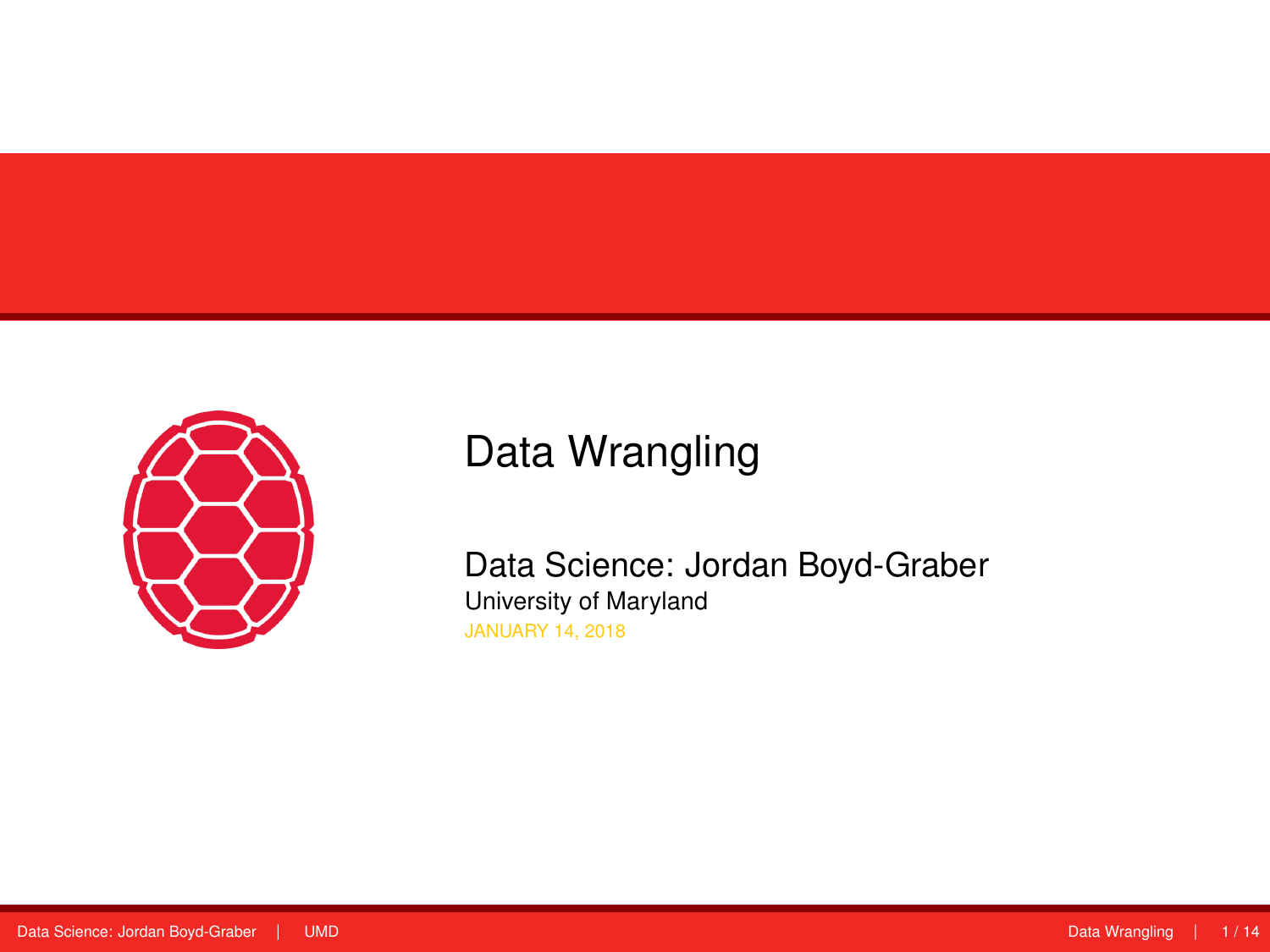#### **Download Data**

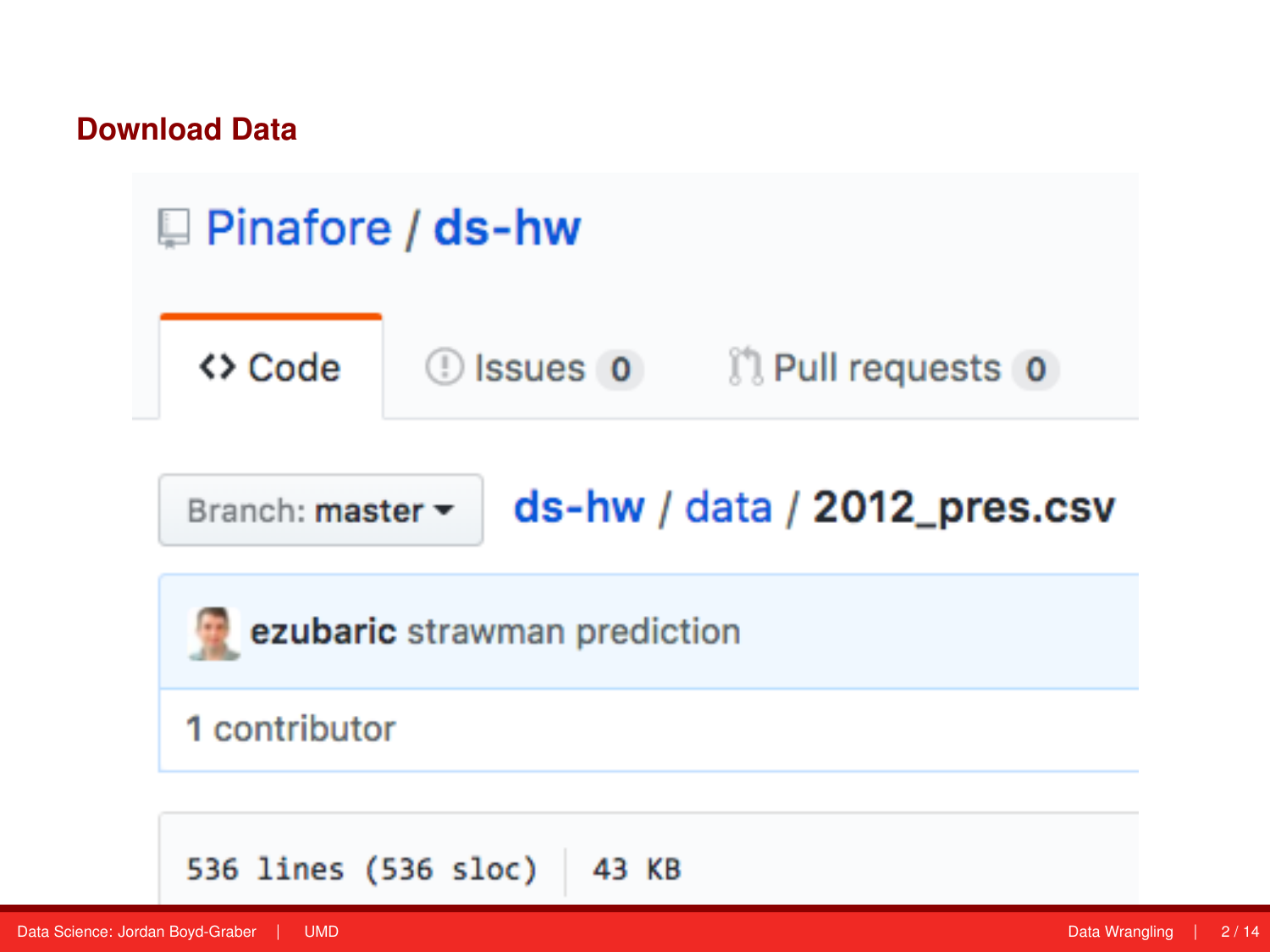#### **Big Picture**

- Data are messy (this isn't so messy!)
- The first step to doing anything cool is using data
- Need to use common sense and brute force often
- You'll see more in first real homework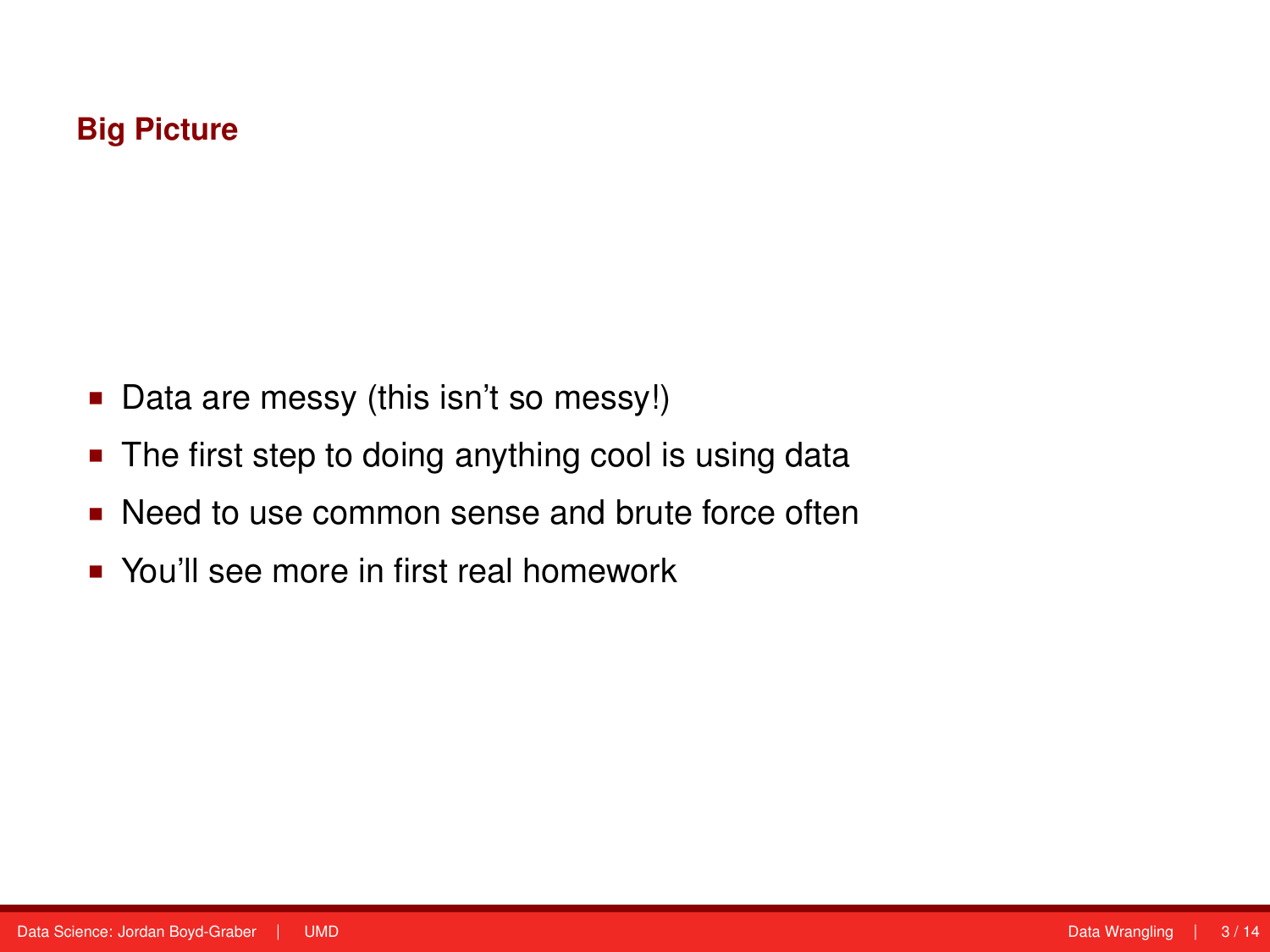### **First Steps: Get Data**

- From FEC
- Odd formatting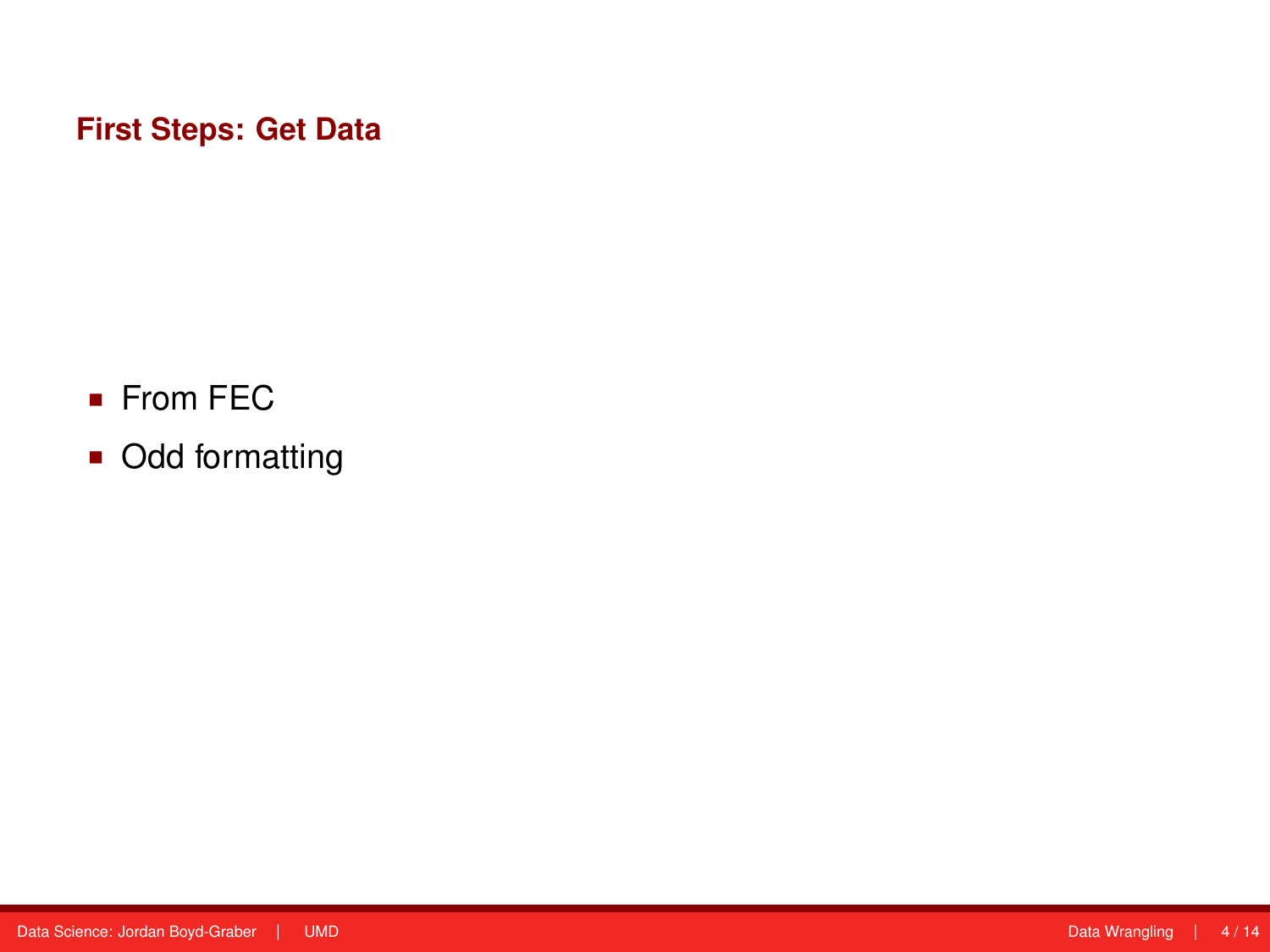#### **First Steps: Get Data**

- **From FEC**
- Odd formatting
- Today: pure Python (easier with Pandas), will help expose level of Python you'll need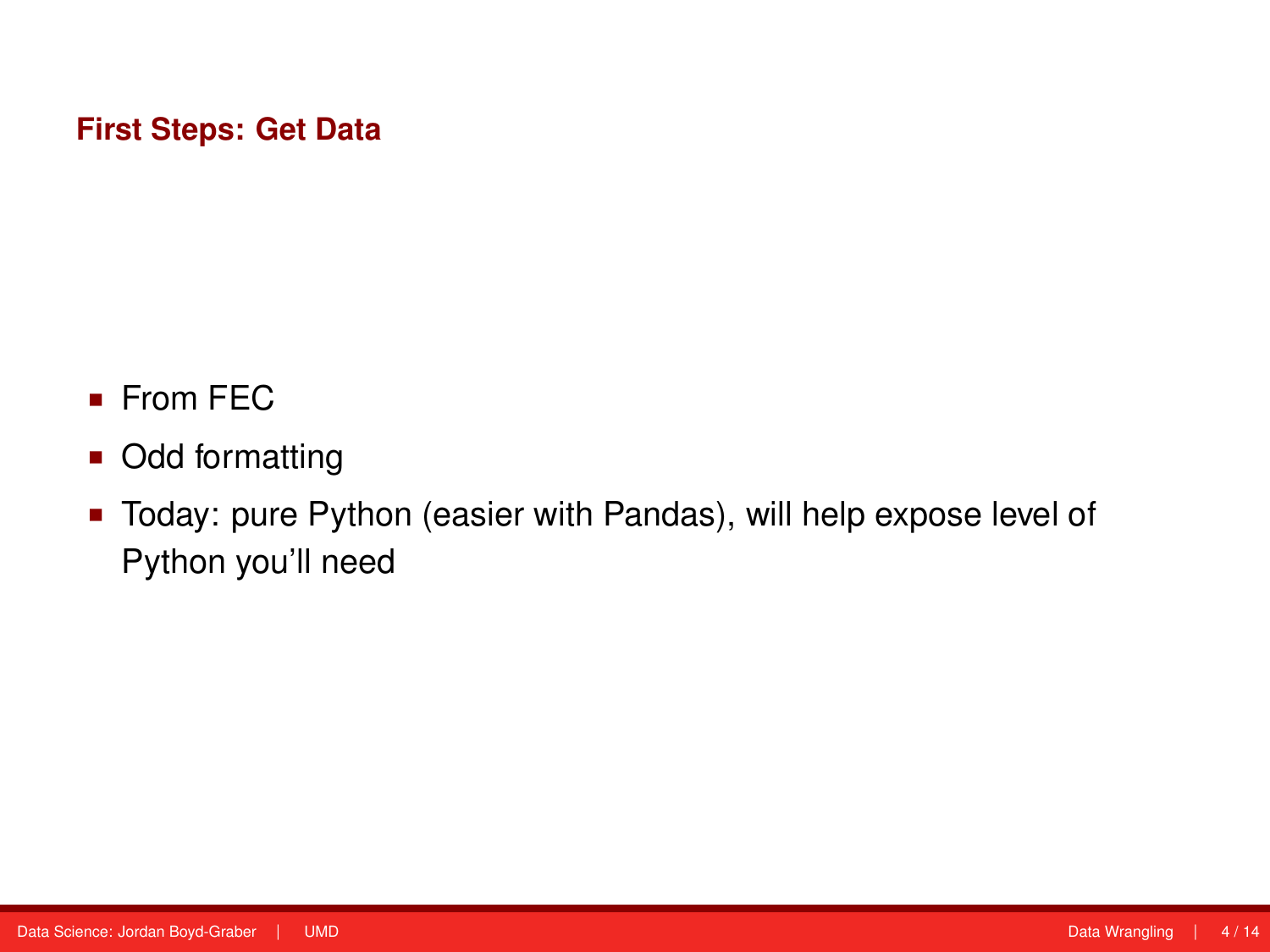### **Look at file . . .**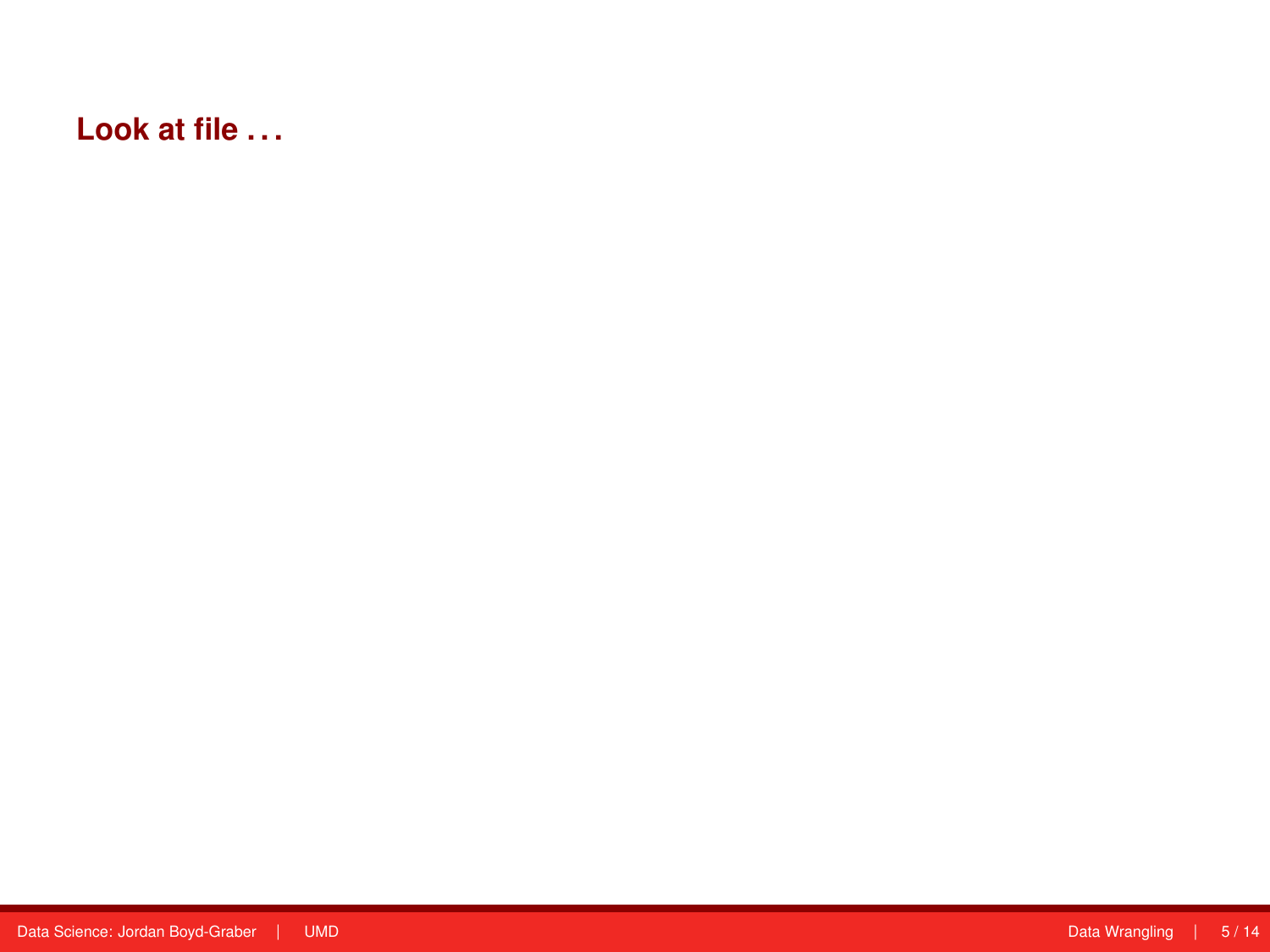#### **Look at file . . .**

- **Periods instead of commas (vice versa)**
- **Odd New York parties**
- **Semi-colon delimiters**
- $\blacksquare$  Includes totals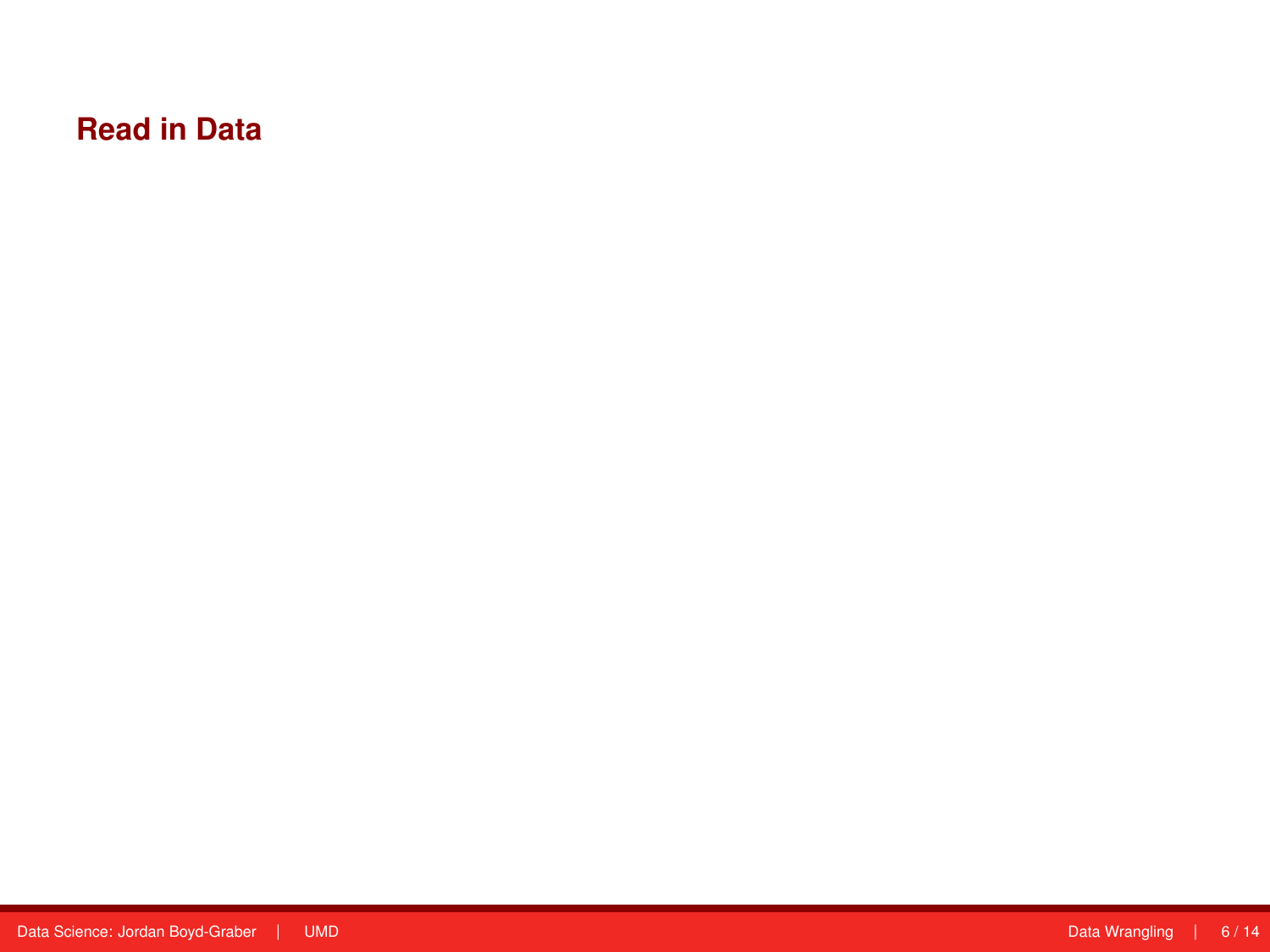#### **from csv import** DictReader votes = list(DictReader(open("2012pres.csv", 'r'), delimiter=";"))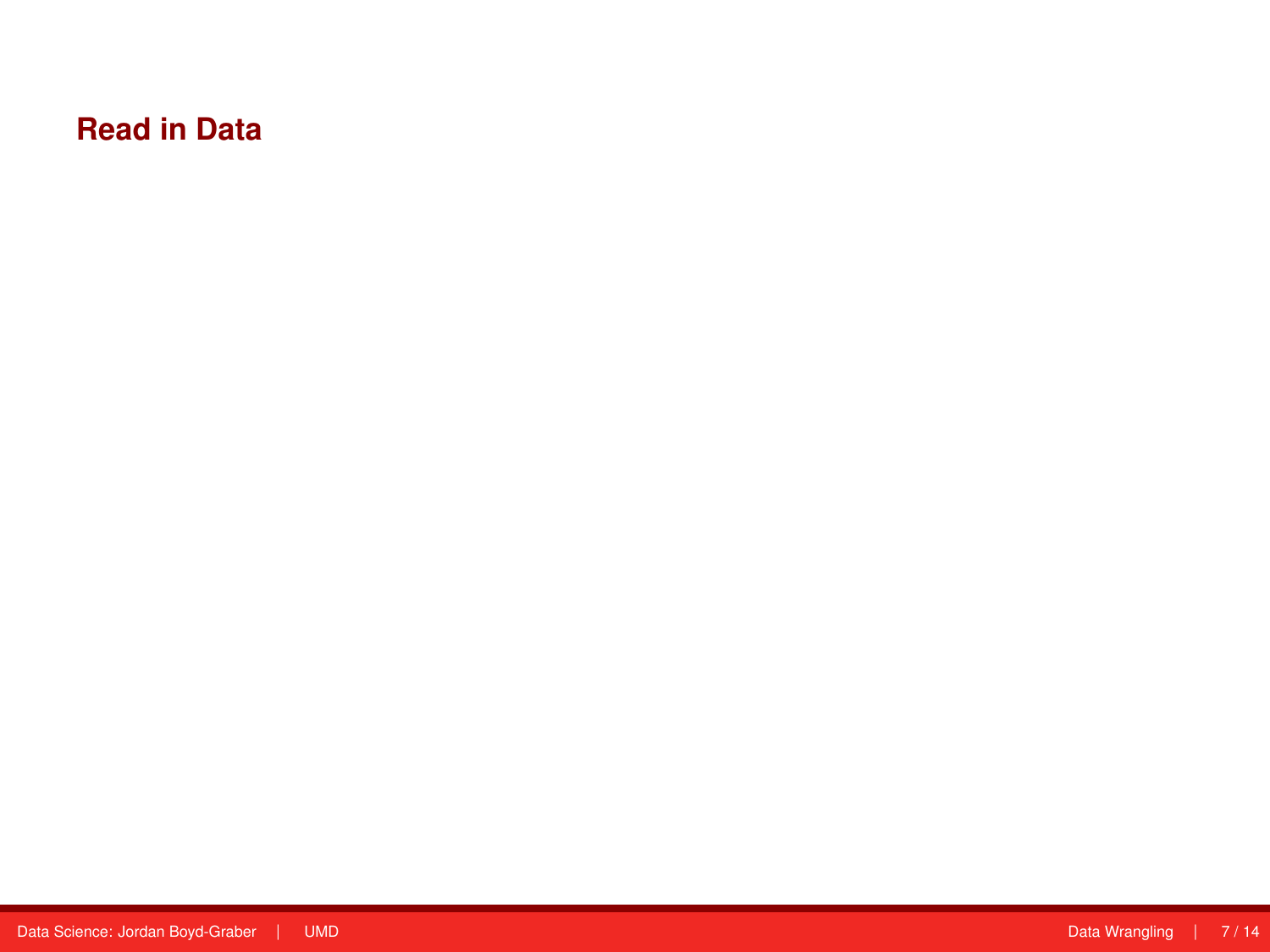#### **from csv import** DictReader votes = list(DictReader(open("2012pres.csv", 'r'), delimiter=";"))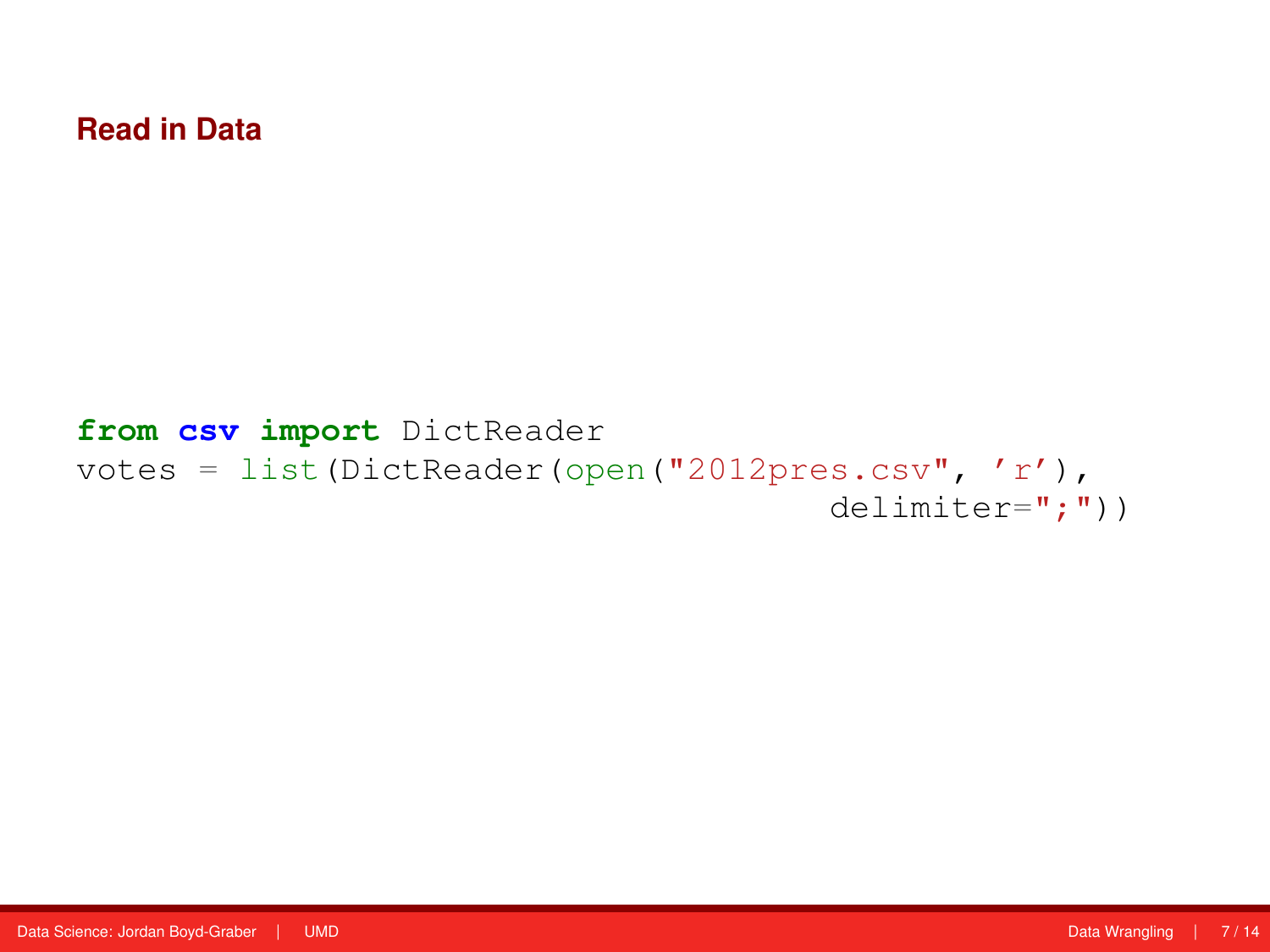**How many votes were cast?**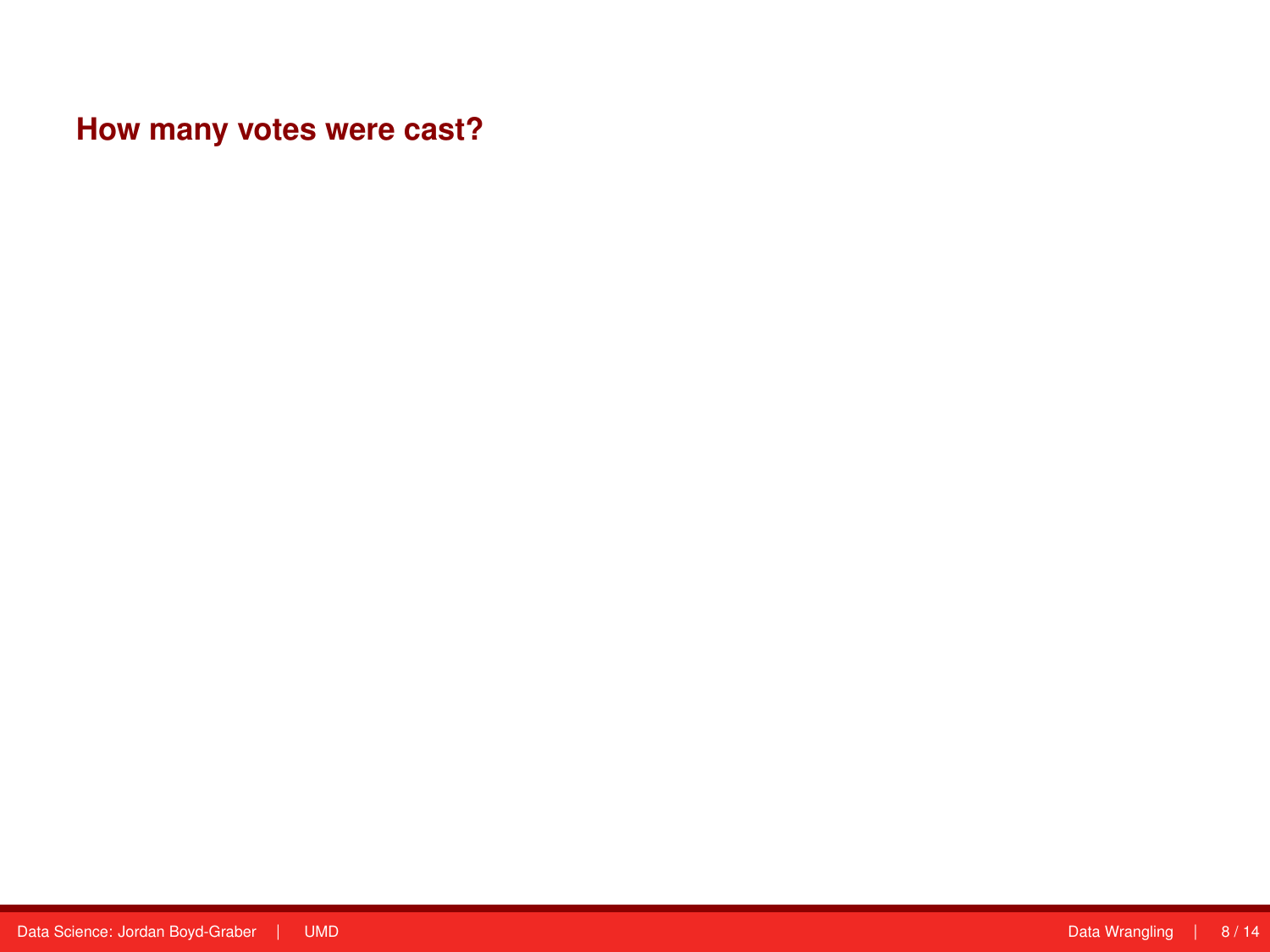**How many votes were cast?**

Total votes 129085410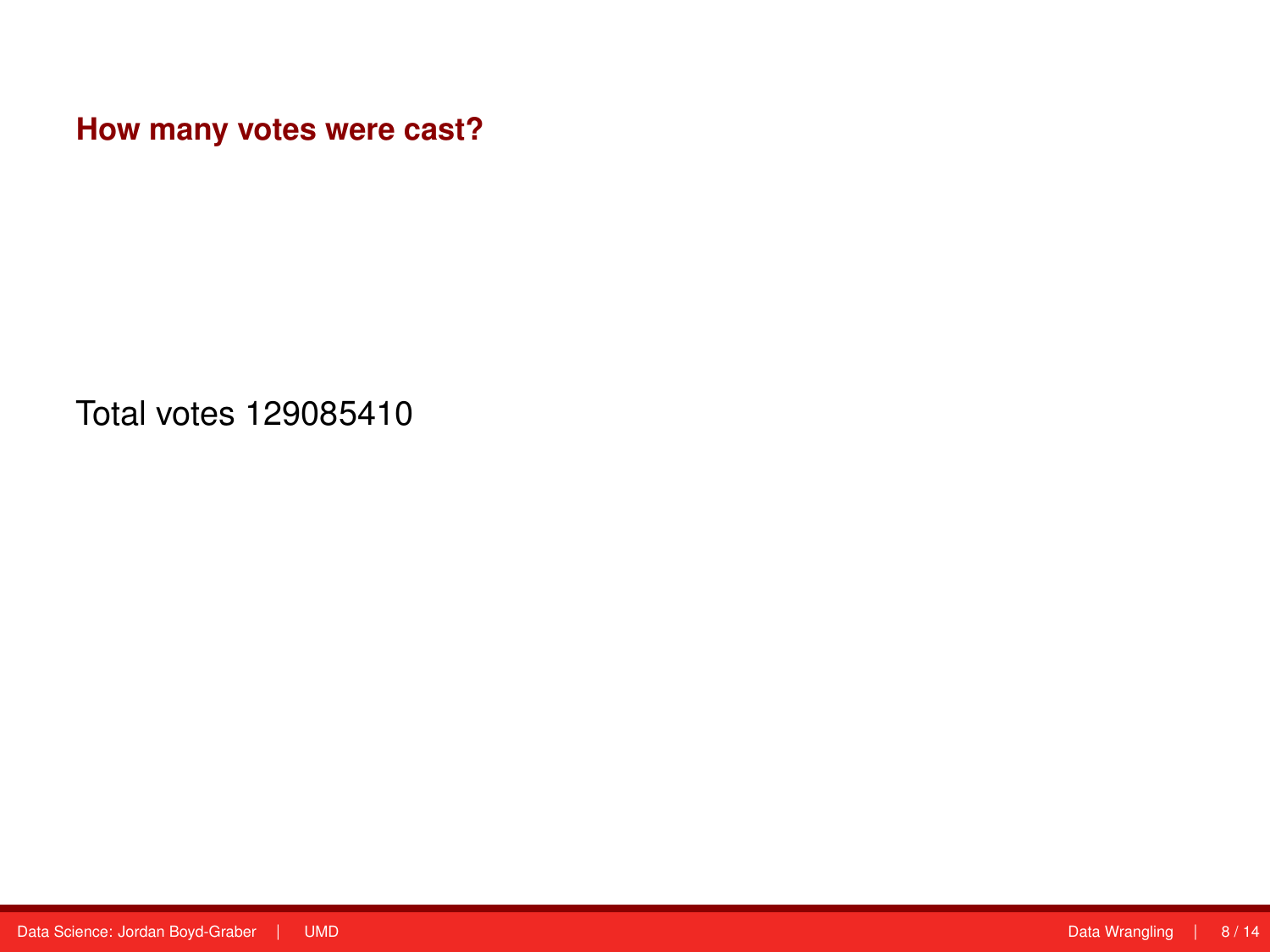**How many votes were cast?**

#### Total votes 129085410

total\_votes = sum(int(x["TOTAL VOTES  $\#$ "].replace(".", "")) **for** x **in** votes **if** x["TOTAL VOTES #"])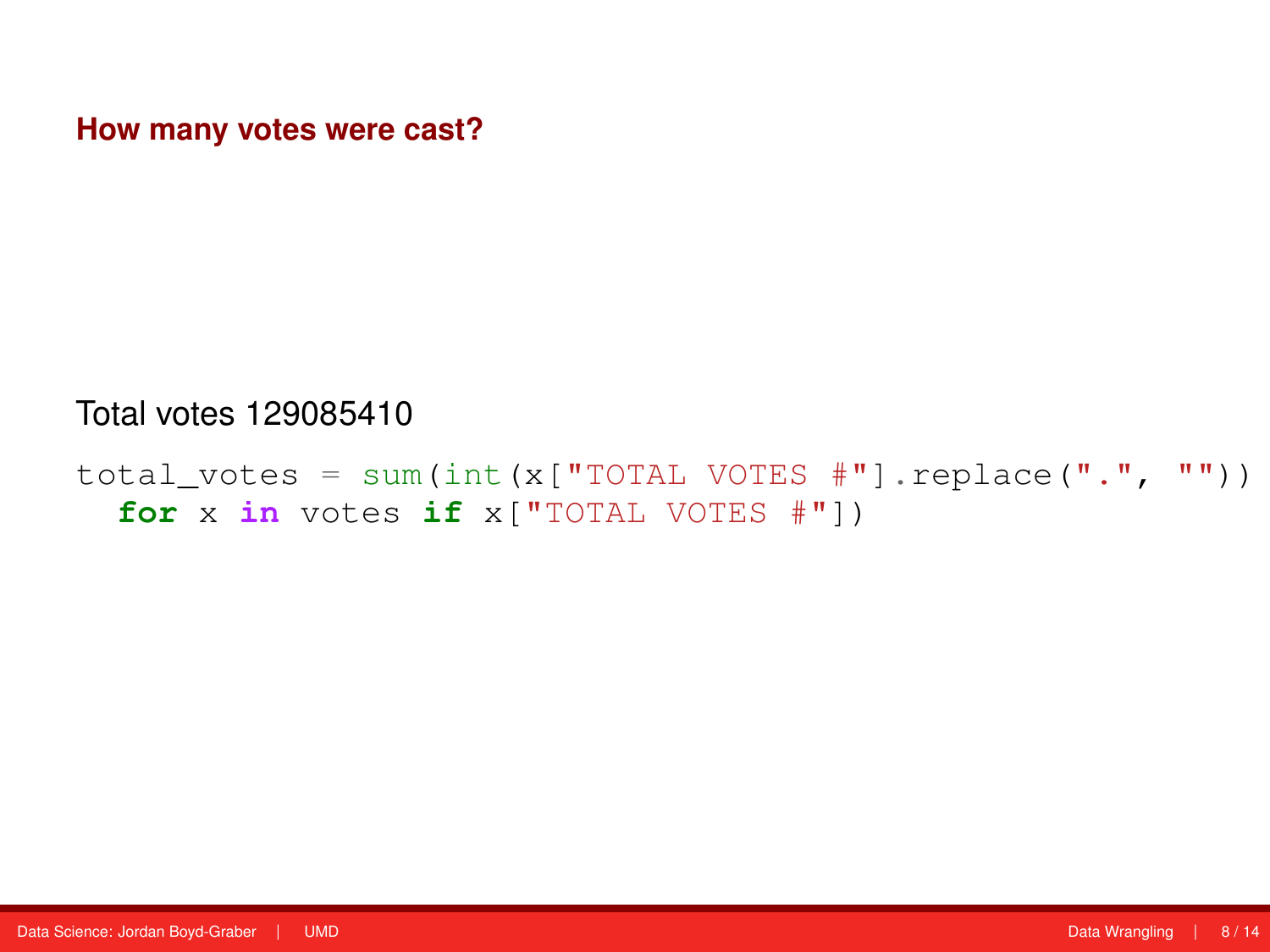# **What state had the largest numerical margin between first and second place?**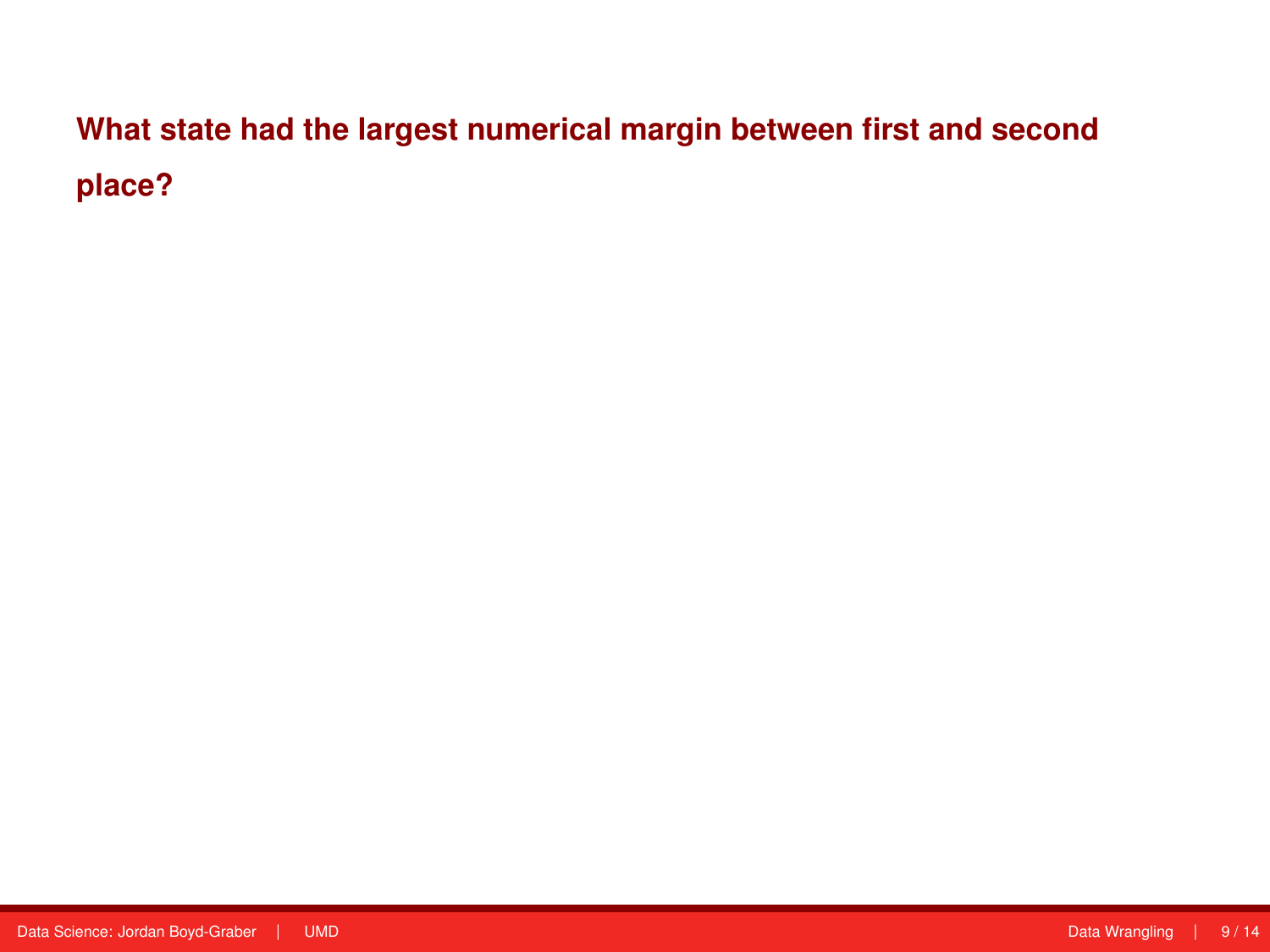**What state had the largest numerical margin between first and second place?**

Largest numerical margin 3014327 in California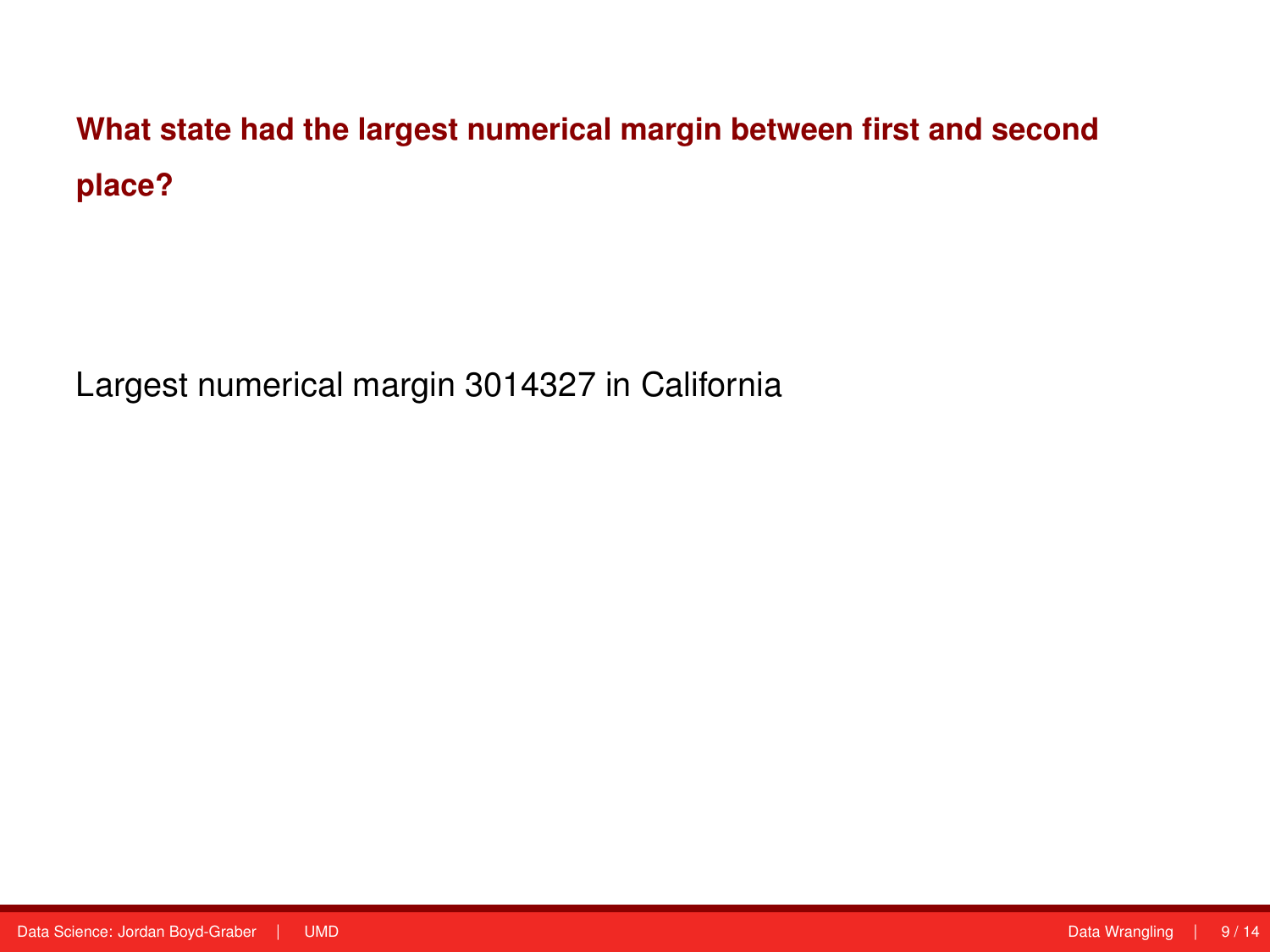## **What state had the largest numerical margin between first and second place?**

Largest numerical margin 3014327 in California

```
margins = \{\}for ss in set(x["STATE"] for x in votes):
   margins[ss] = winner(votes, ss)[1] - second(votes, ss)[1]
num_margin = argmax(margins)
print("Largest numerical margin %i in %s" %
     (max(margins.values()), num_margin))
```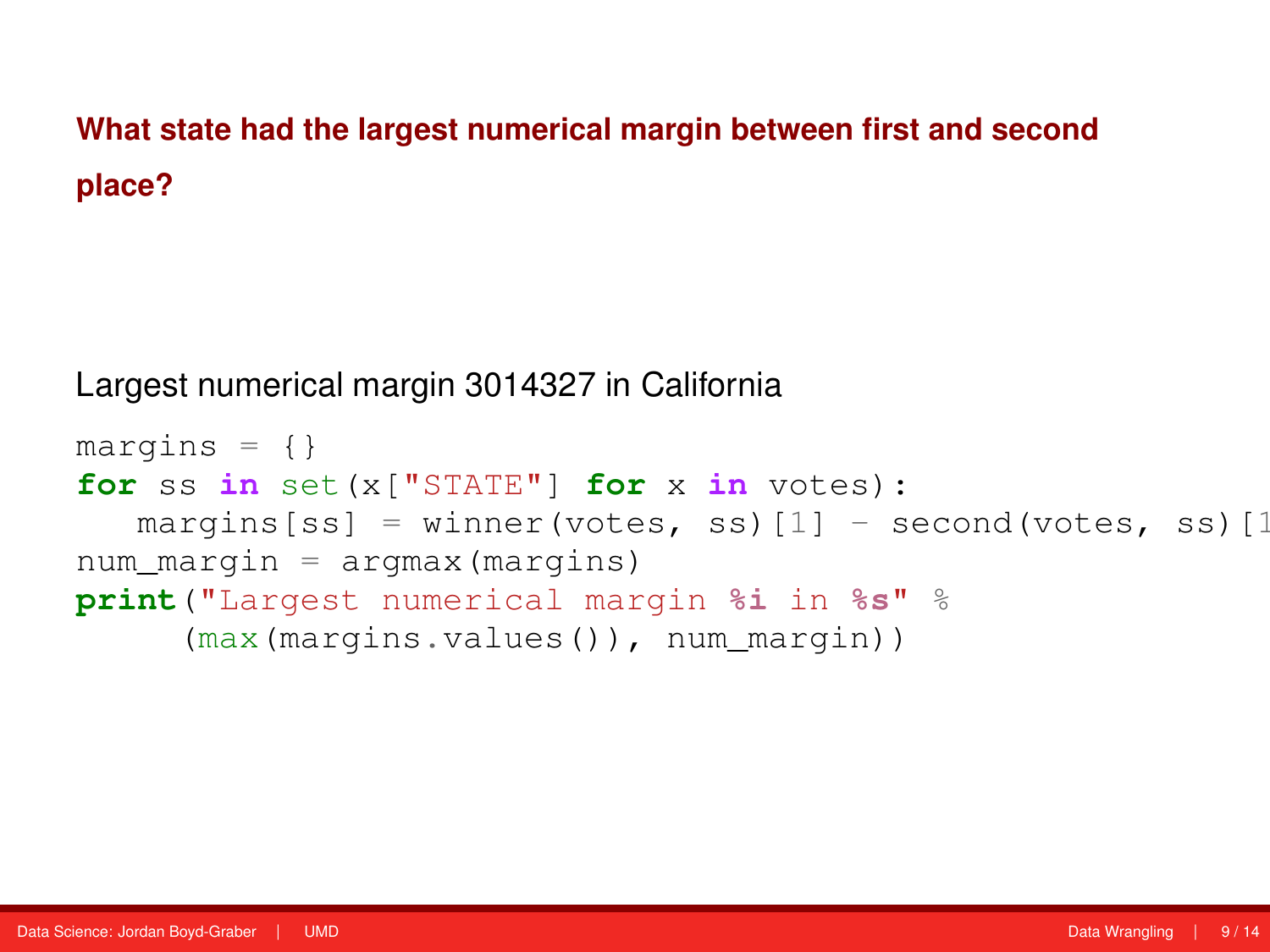**What state had the largest percentage margin between first and second place?**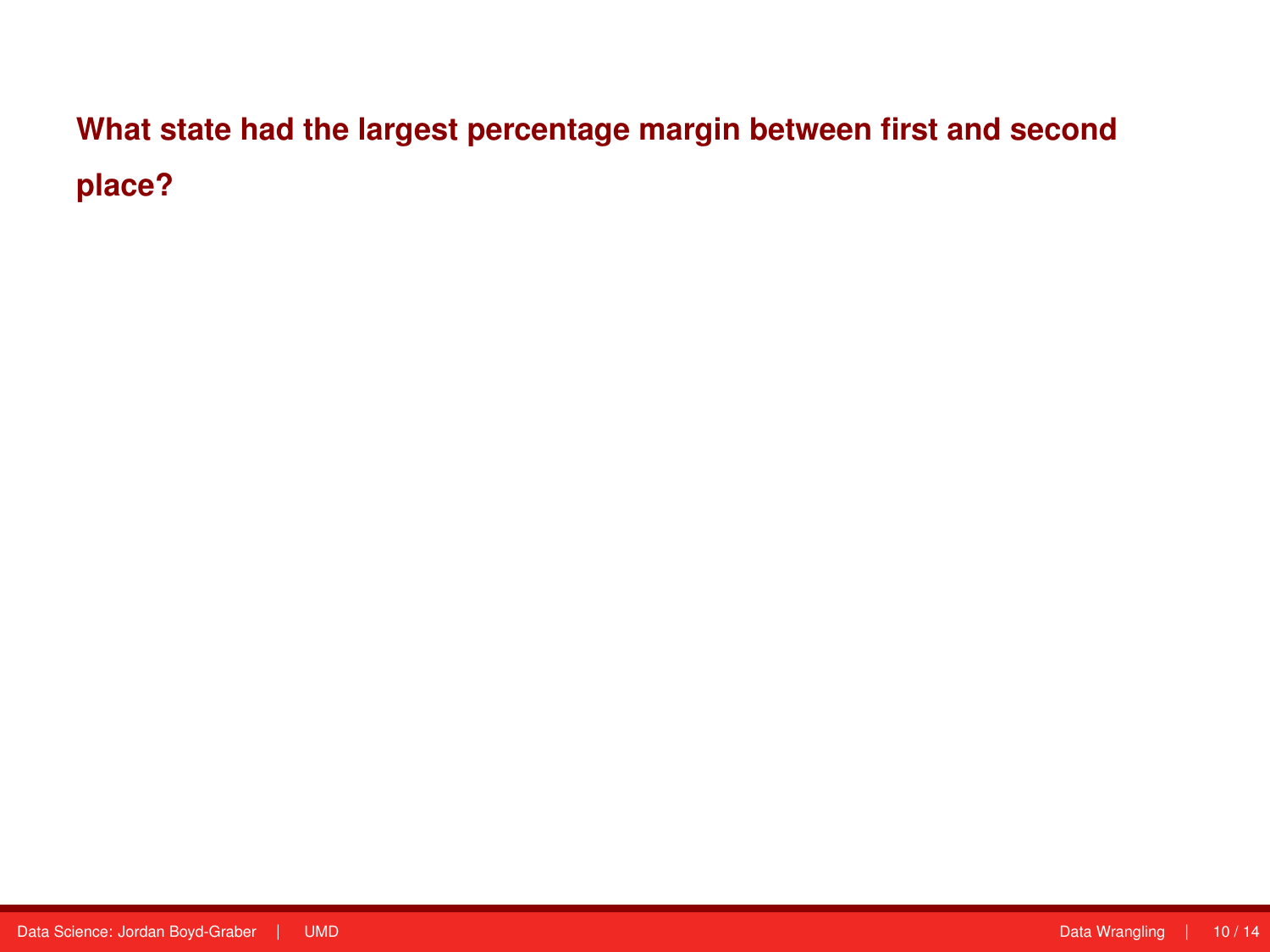**What state had the largest percentage margin between first and second place?**

Largest percentage margin 48.04 in Utah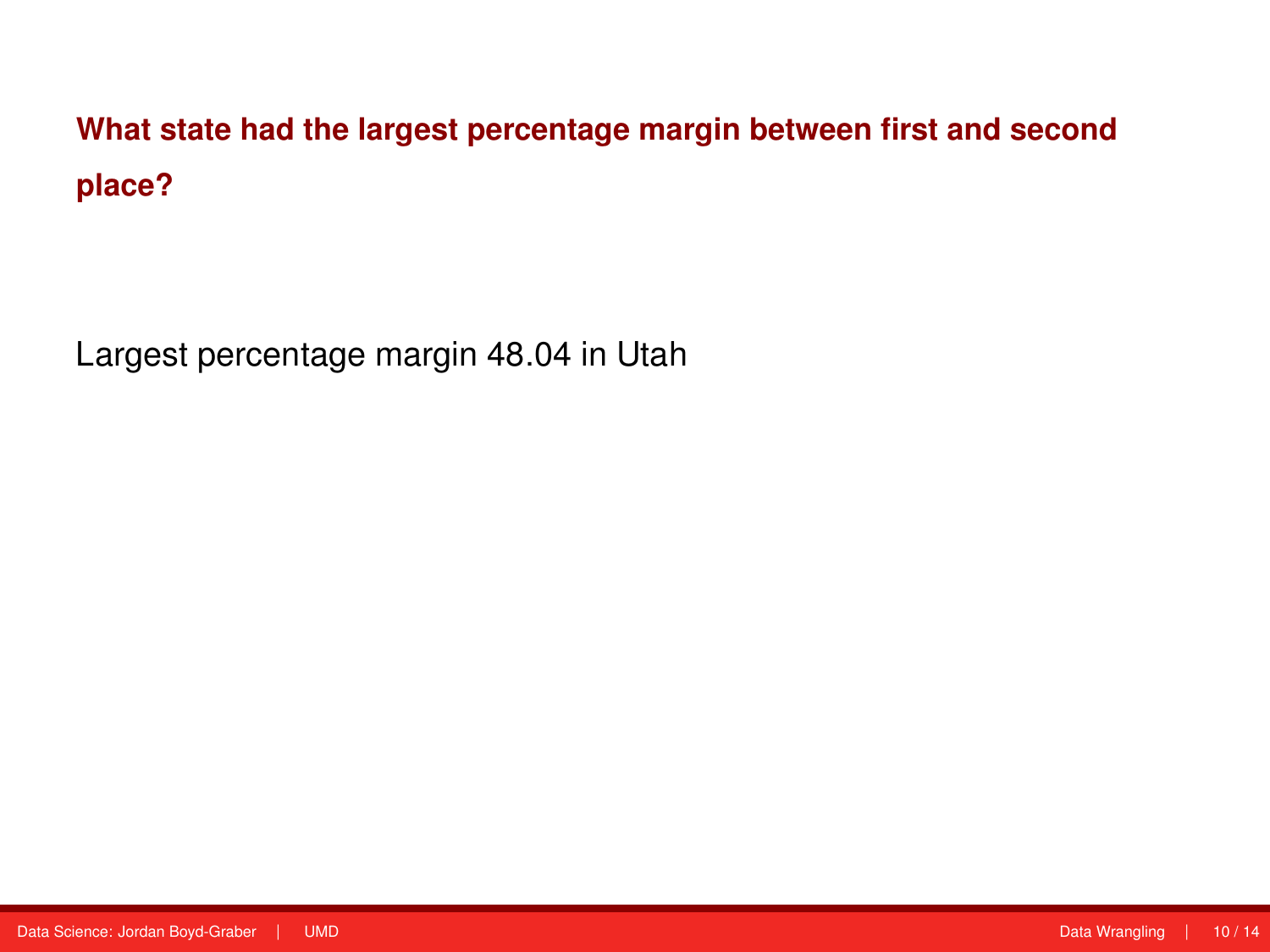## **What state had the largest percentage margin between first and second place?**

Largest percentage margin 48.04 in Utah

```
margins = \{\}for ss in set(x["STATE"] for x in votes
             if x["STATE"] != "District of Columbia"):
   margins[ss] = winner(votes, ss)[2] - \setminussecond(votes, ss)[2]
num margin = argmax(margins)
print("Largest percentage margin %f in %s" %
     (max(margins.values()), num_margin))
```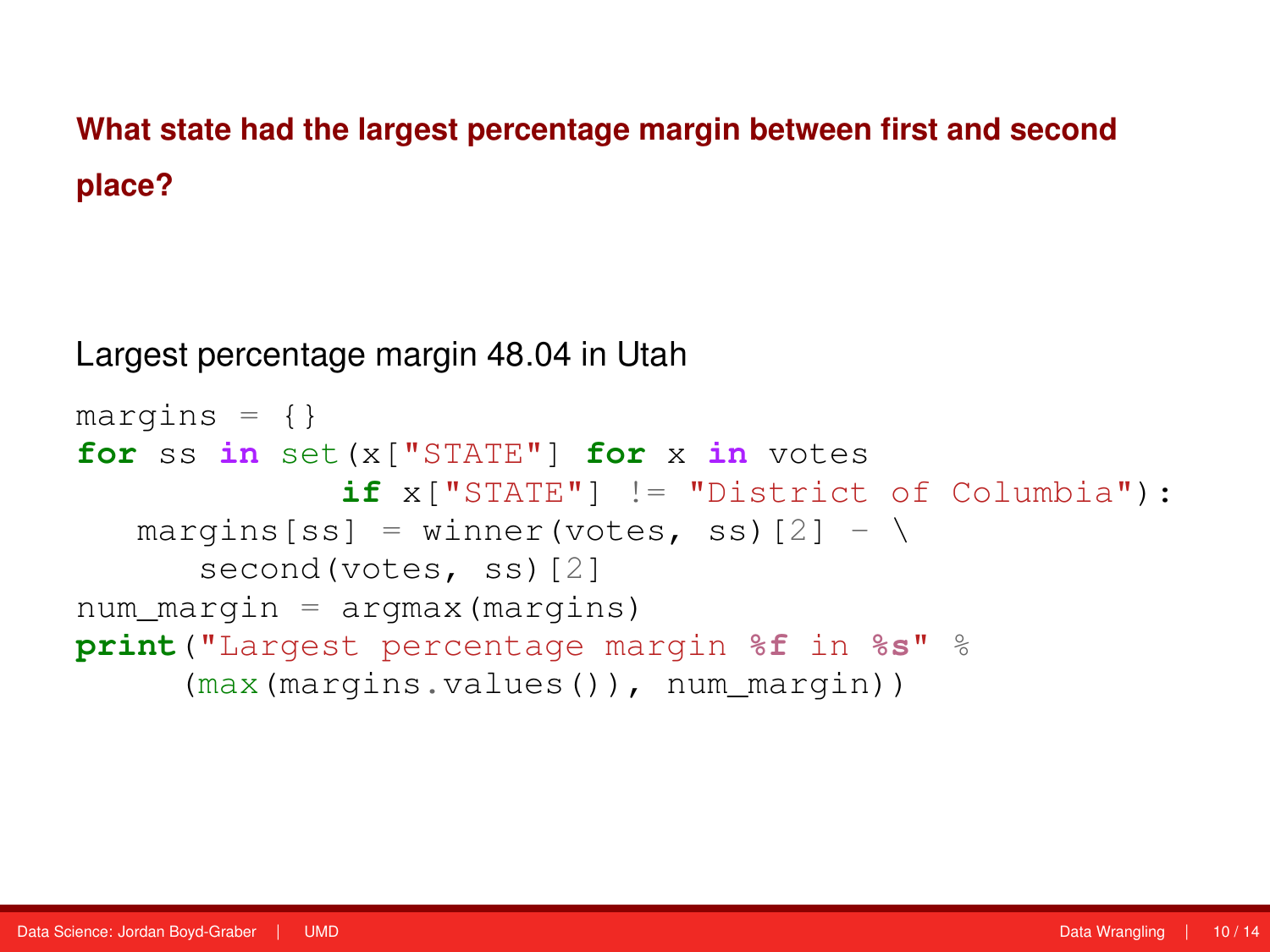## **What state had the largest numerical third party vote (and for whom)?**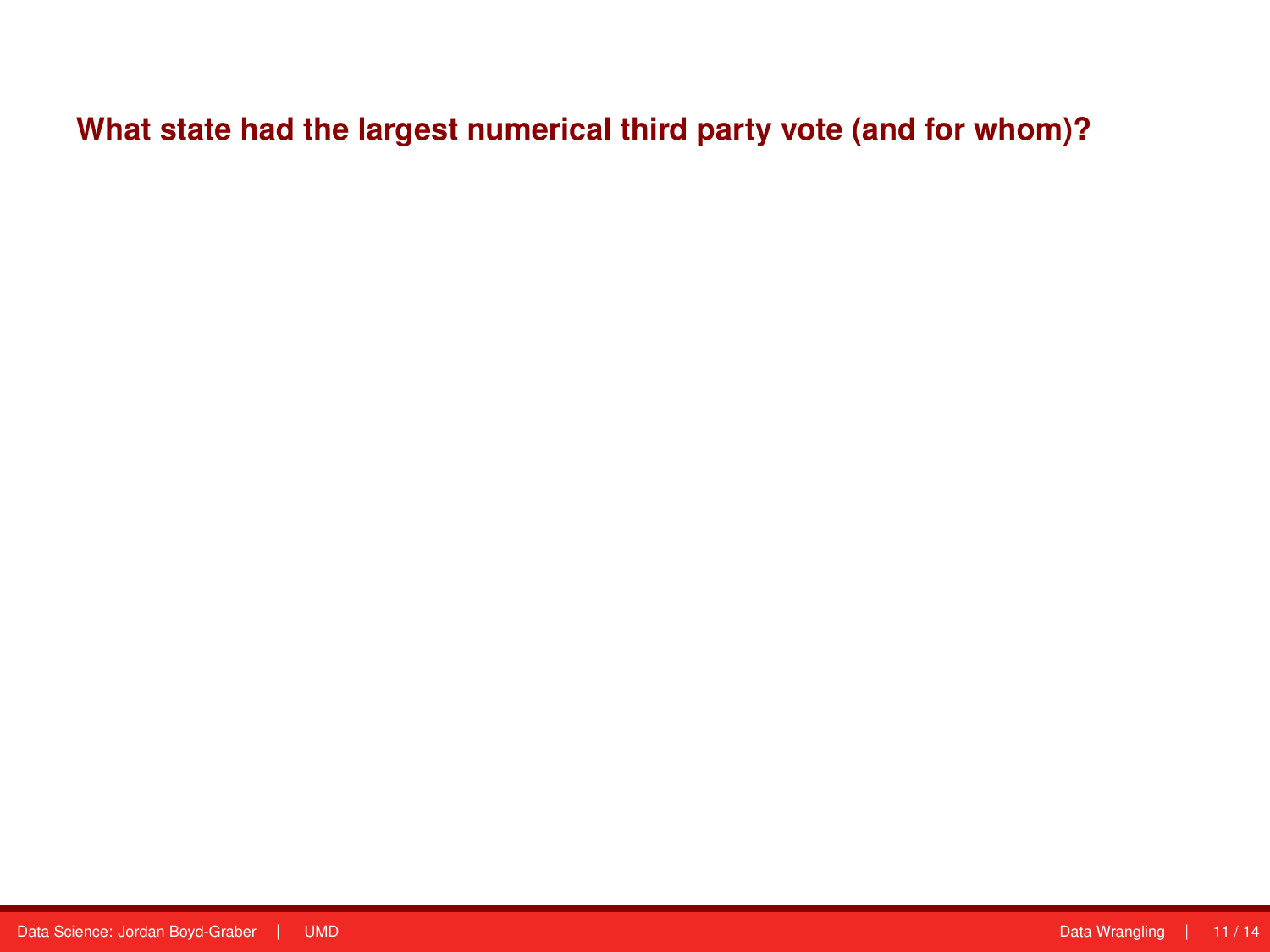#### **What state had the largest numerical third party vote (and for whom)?**

Johnson had largest third party vote in California with 143221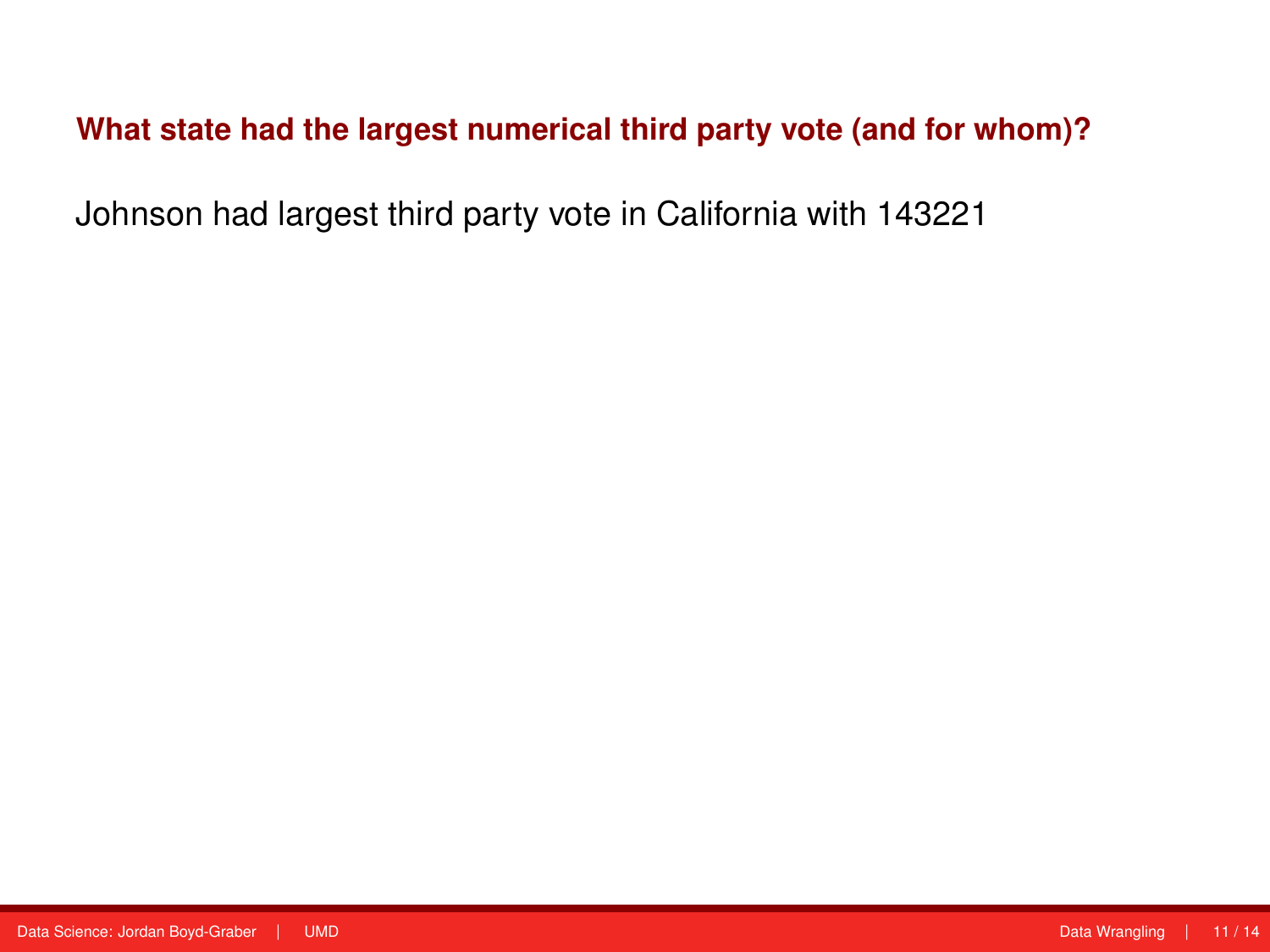**What state had the largest numerical third party vote (and for whom)?**

Johnson had largest third party vote in California with 143221

```
all_third_vote = \{\}top third vote = \{ \}for ss in set(x["STATE"] for x in votes):
    try:
        all third vote[ss] = \setminusdict((x["LAST NAME"],
                parseint(x["GENERAL RESULTS"]))
                for x in votes
                if x['STATE"] = sand x["LAST NAME"] not in kMAJOR
                  and x["LAST NAME"])
    except ValueError:
        all third vote[ss] = \{ \}if all_third_vote[ss]:
        top third vote[ss] = max(all\_third\_vote[ss],val)
```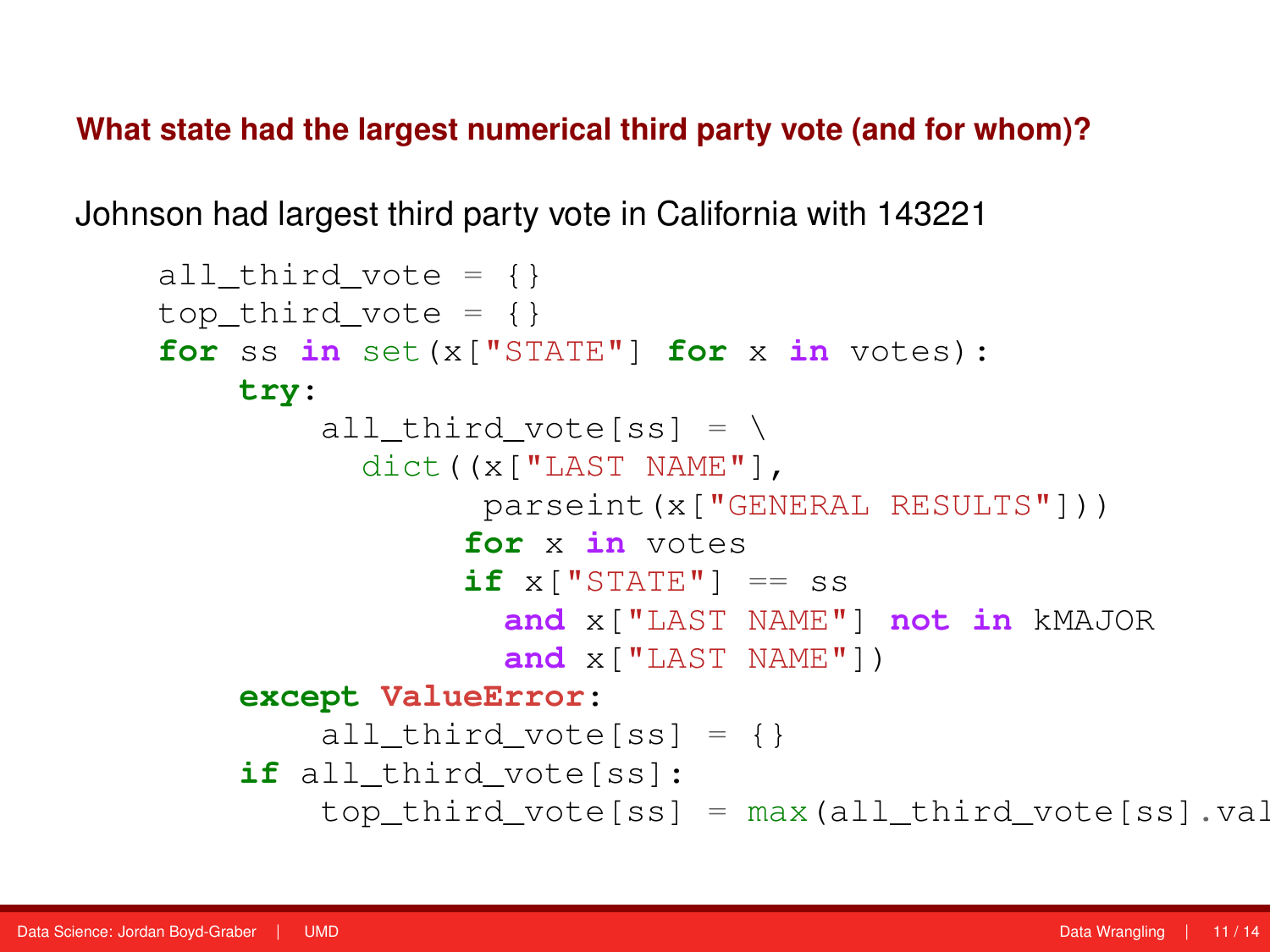**What state had the largest percentage vote (and for whom)?**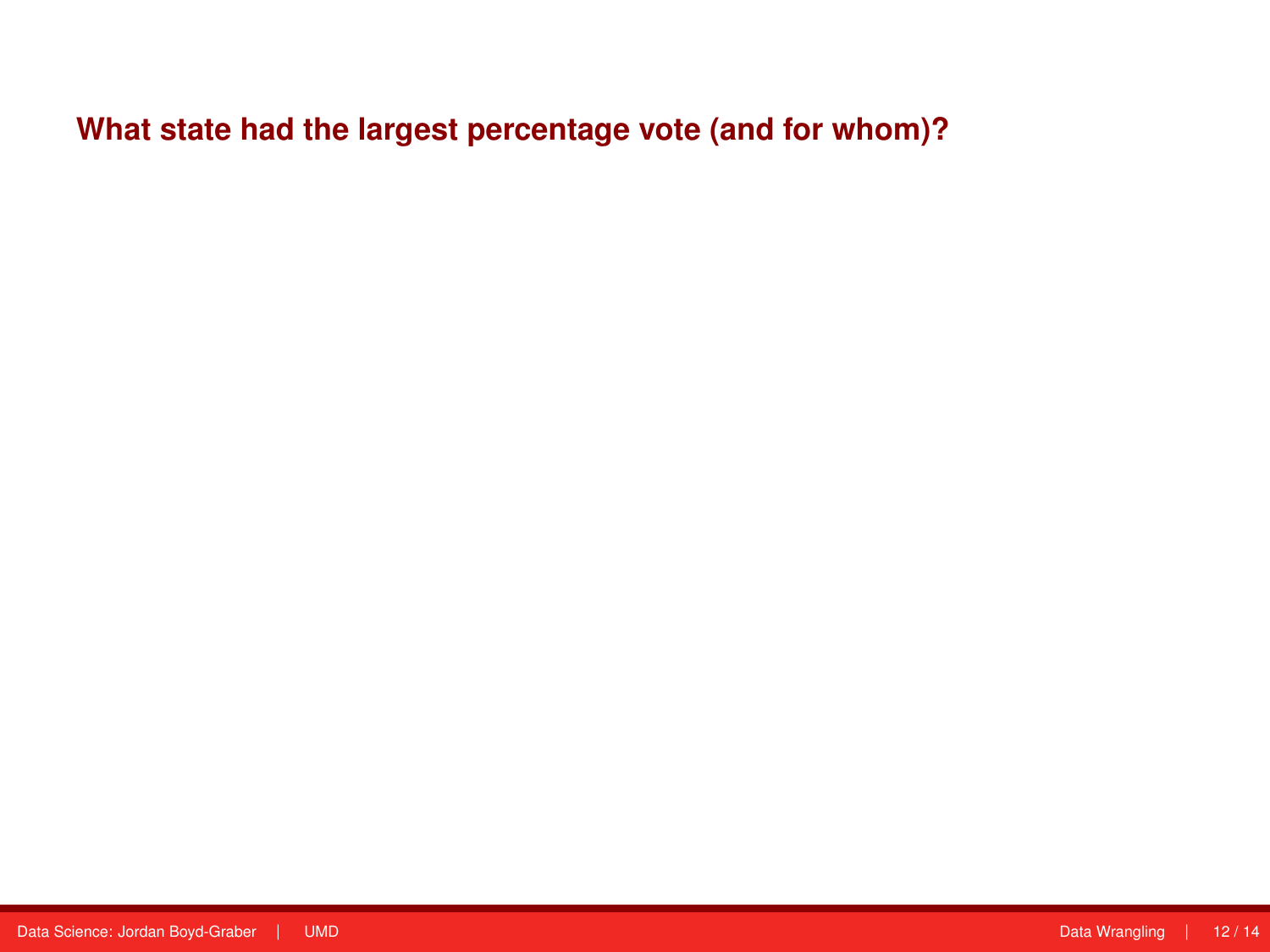### **What state had the largest percentage vote (and for whom)?**

Johnson had largest third party percent in New Mexico with 3.55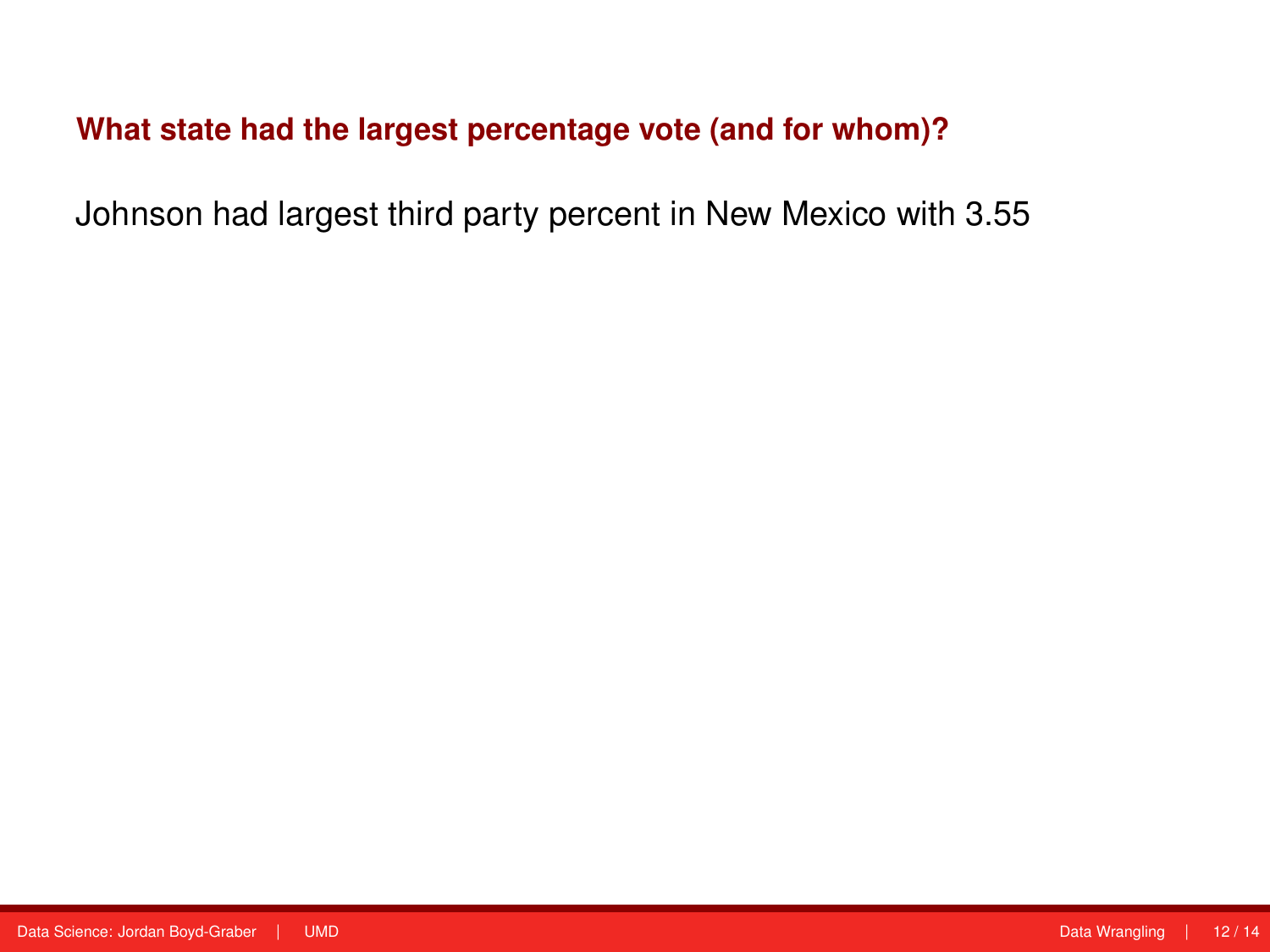**What state had the largest percentage vote (and for whom)?**

Johnson had largest third party percent in New Mexico with 3.55

```
all_third_vote = \{\}top third vote = \{ \}for ss in set(x["STATE"] for x in votes):
    try:
        all third vote[ss] = \setminusdict((x["LAST NAME"],
                parseint(x["GENERAL RESULTS"]))
                for x in votes
                if x['STATE"] = sand x["LAST NAME"] not in kMAJOR
                  and x["LAST NAME"])
    except ValueError:
        all third vote[ss] = \{\}if all_third_vote[ss]:
        top third vote[ss] = max(all\_third\_vote[ss],val)
```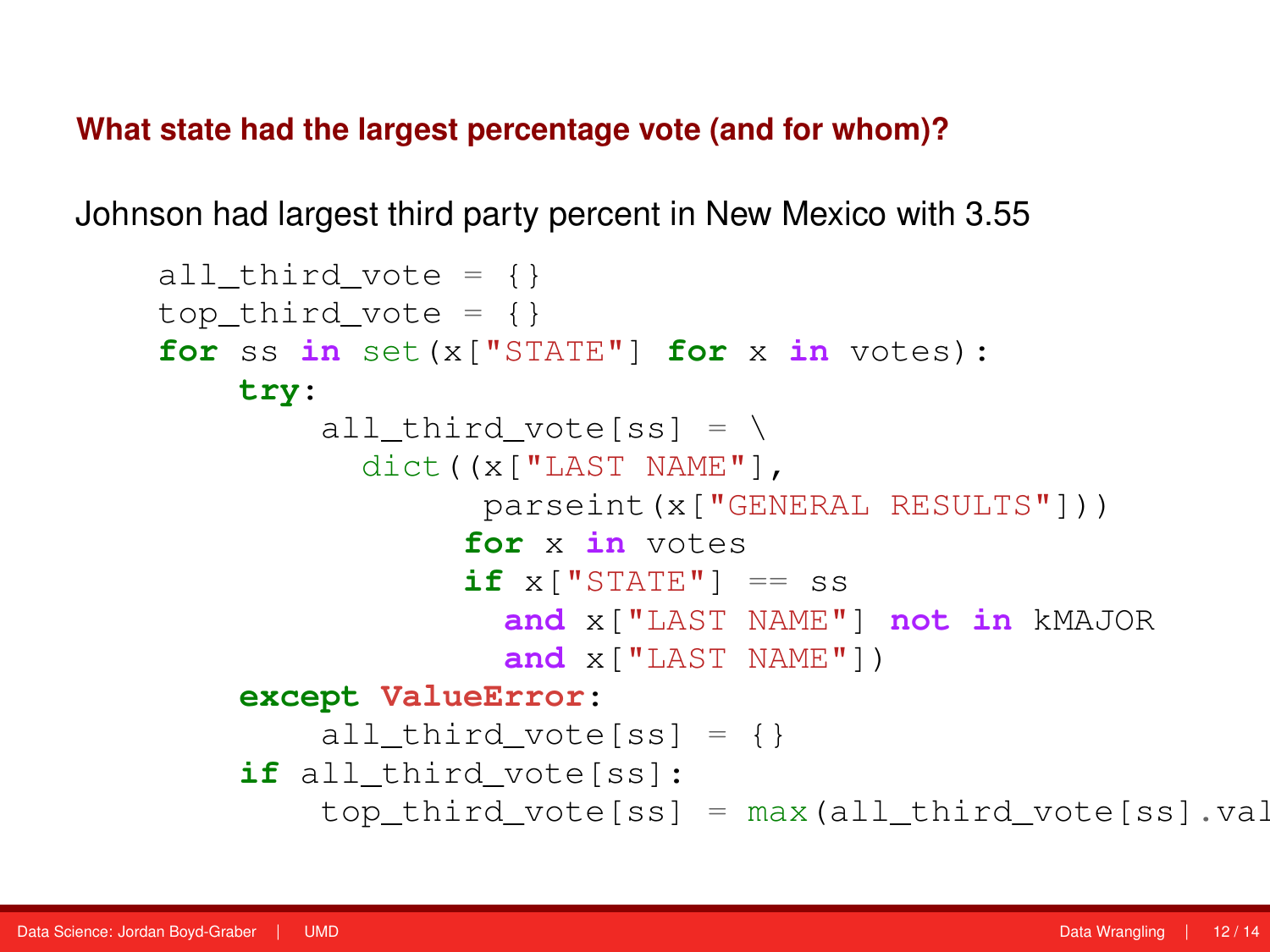#### **Summary**

- Data are messy
- **Easier with formatted data (e.g., csv)**
- Need basic data structures
- Check whether answers are reasonable